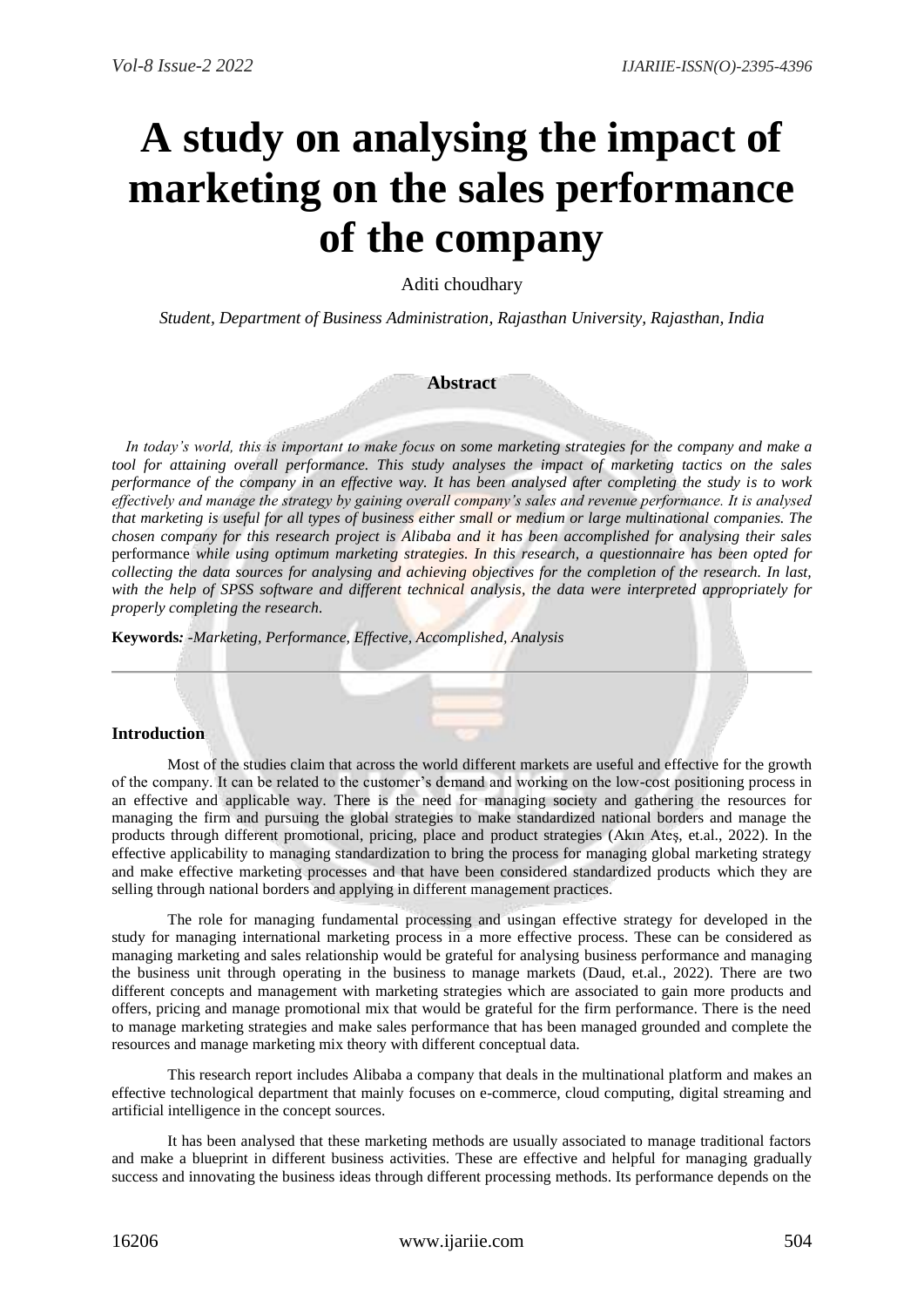use of marketing strategies either in the form of digital or social media marketing in today's business world. In last, it can be said that the role of marketing within the companies would be grateful for analysing potential customers and launching the brand value within the market and making modern use of technology in the concept of marketing through the company's products and services (Edwardset.al.,2022).

# **Literature review**

Based on O'Dwyer (2022), the role of a business owner is useful for managing growth to different marketing systems ineffective applicable resources for managing essential components for managing businesses' key systems. There are different businesses to be considered in an application to gain different understanding in an applicable and effective manner. There are different benefits for considering different marketing strategies for the sales performance of the company (KIM, JUN and HYUN, 2022). The very first benefit is growing sales amount to be manage marketing tactics and make effective sales. There is the need to encourage the sales and make existing to be considered as existing and past customers. It is associated to manage planning business operations and is careful as the core benefit to understanding the memorable in an effective way (*The Benefits of Marketing Your Business, 2022*). Another benefit which the company used by having a marketing process is using and managing with different reputations to be considered as one of the effective and positive reputations and manage considered in a more applicable way.

According to the view of Gillum (2022), with the help of effective marketing sources and manage the concepts which are useful for with different key factors. There is a wide range of insights and make effective importance of marketing and its impact on the sales of the company. The impact of marketing increases effective opportunities which are useful in making sales and effectively moving for higher consideration rates. The organisation had to make strong sales for managing culture to be considered effective and applicable. Another impact is it helps in covering the sales and it works to be considered as a marketing activity and create a perception of higher greater sales and its coverage (Kusumawati, et.al., 2022). The third high impact of marketing techniques on the company's sales performance is associated with marketing and its identity buying behaviour and the performance effectively (*How Marketing Impacts Sales Performance, 2022*). There is a high need to manage price-sensitive perception and make high competitors undersetting the roles and make a leader within the company. All of these are highly related to managing research and co-founding with the sales technique which is used and had been shifted for completing their priorities in the market.

Based onwad (2022), Marketing is one of the effective and applicable methods for conducting resources and achieving high advertising planning marketing tools and managingto implement marketing strategies. Another strategy for managing home-based business groups and make inexpensive sources to manage marketing benefits. It further helps in getting expect the business for managing to participate in the plans and proceeds for creating the trouble into the society (Sung, 2022). Another strategy which Alibaba uses is effective social media platform to manage variety to complete the social media planning. All of these strategies for considering marketing rope and makingan advertisement that would be effective and coordinated the marketing plan (*Strategies to Improve Sales Performance, 2022*). These marketing tactics would be useful and make good products to make an increase in different customers and increase sales in the performance of the company. It further helps in managing gradually resources and it increases the customers and increment in sales (Li, 2022).

# **Aim and Objectives**

A study on analysing the impact of marketing on the sales performance of the company. A study on Alibaba

- To analyse the concept of marketing and its benefits on the business performance of Alibaba.
- To determine the impact of marketing on the sales performance of the company.
- To evaluate different strategies used by Alibaba for influencing sales performance by using adoptive marketing tactics.

# **Research Methodology**

# Methodology

To complete the research, there are different sectors to be considered effective applicable resources that are applicable in the society. More specifically, it is about the system designed and ensuring the valid study for achieving aim and objectives. In this research positivism, philosophy has been conducted to manage applicable resources and considered effective. It provides the sources and manages sound findings to be considered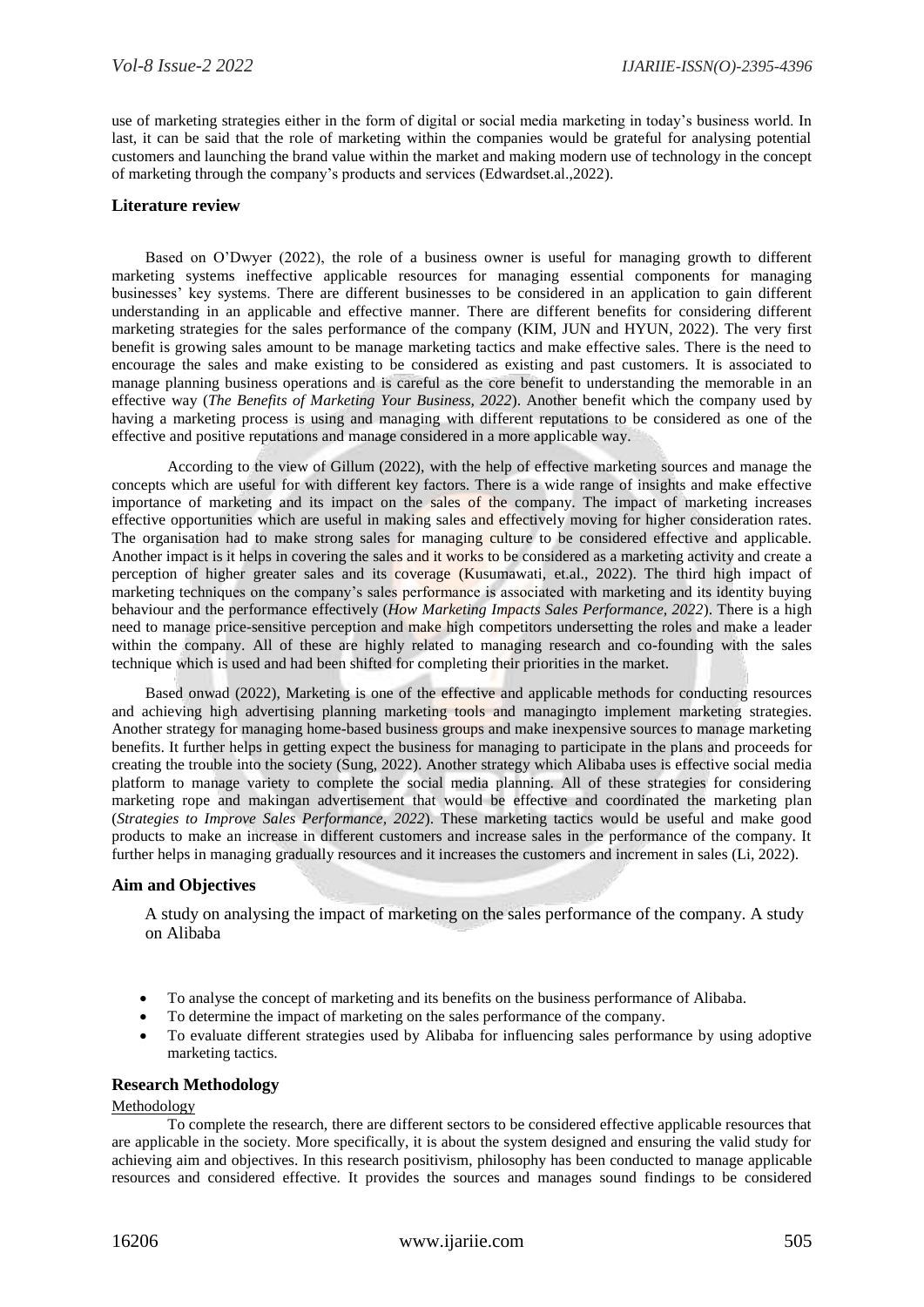applicable approaches (Ma, Reimold and Ribisl, 2022). Good research will provide significant growth to manage sound findings and make a poor methodology. Furthermore, this report includes a quantitative method for make focus on the complete research in an effective way for collecting and analysing the data inappropriate way.

# Sample and Data

Sampling and data aresome of the useful techniques that are effective for managing resources in a more applicable way. It is the tool that is used to manage and indicate for collect to get often resources in an effective process. It is an effective process for managing investigating the growth and population for subset and get effective population. In this study, the researcher opted questionnaire and survey method. The role of managing population for considering the resources and make sample data and set contains and manage a subset of the population. The questionnaire was used in the management practices (MUDJIJAH, et.al., 2022). In the present study, the researcher chooses 40 respondents who are employees of Alibaba.

# Measure

To measure the occupational stress the factors and manage data to be collected on the different sectors. With the help of managing resources and considered in an effective method that would be consideredthrough sampling measurement. There is the need to be considered as a sampling method which is used through the Likert scale method. The value of these methods and their interpretation can be done through a frequency distribution channel for completing the significant need (Oliva, et.al., 2022). Data analysis and Result

#### Interpretation

| Q.1 Marketing directly affects the growth and sales performance of the Frequency |    |
|----------------------------------------------------------------------------------|----|
| company?                                                                         |    |
| a) Strongly agree                                                                | 12 |
| b) Agree                                                                         |    |
| c) Strongly disagree                                                             | 16 |
| d) Disagree                                                                      |    |
|                                                                                  |    |



**Interpretation**: From the above graph, it is interpreted that out of 30 average of 20 people said that marketing directly affects the growth and sales of the company to increase their sales performance. It further helps in managing data and applying to considered as 20 people said they do not agree with this statement and provide unclear statements about the marketing and company's performance.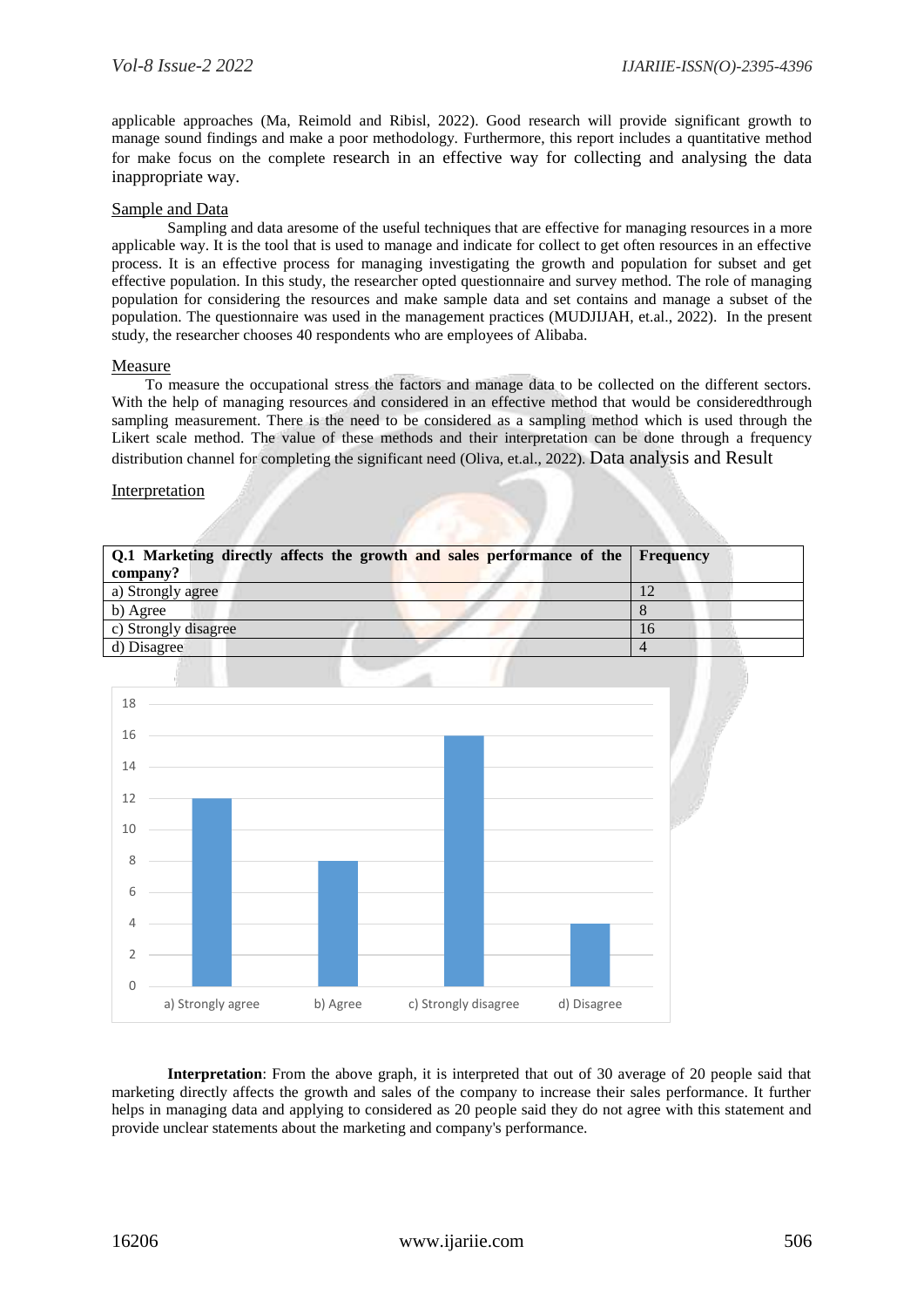| Q.2 Planning business operations is one of the major benefits for the Frequency<br>company to get success on sale's performance? |    |
|----------------------------------------------------------------------------------------------------------------------------------|----|
|                                                                                                                                  |    |
| a) Strongly agree                                                                                                                | 20 |
| b) Agree                                                                                                                         |    |
| c) Strongly disagree                                                                                                             | 10 |
| d) Disagree                                                                                                                      |    |



**Interpretation:** From the above graph, it is analysed that out of total respondents average of 25 people said they agree with the benefits of the company while using sale's performance that would be grateful for manage business operations. On the other hand, 15 people said that they do not agree with the company to manage business operations which bring benefits on sale's performance through major challenges which are useful for the company's success in the firm.

| Q.3 Impact of marketing on employees' sales performance is related to Frequency<br>developed kinds of opportunities to stand in the market. |    |
|---------------------------------------------------------------------------------------------------------------------------------------------|----|
| a) Strongly agree                                                                                                                           | 20 |
| b) Agree                                                                                                                                    | 10 |
| c) Strongly disagree                                                                                                                        |    |
| d) Disagree                                                                                                                                 |    |



**Interpretation:** From the above chart, it is defined that out of 40 respondents, 30 have said that marketing makes a strong impact on the employees and increases sales performance through analysing opportunities. Whereas, 10 employees of the company said that they have not agreed with the point of impact of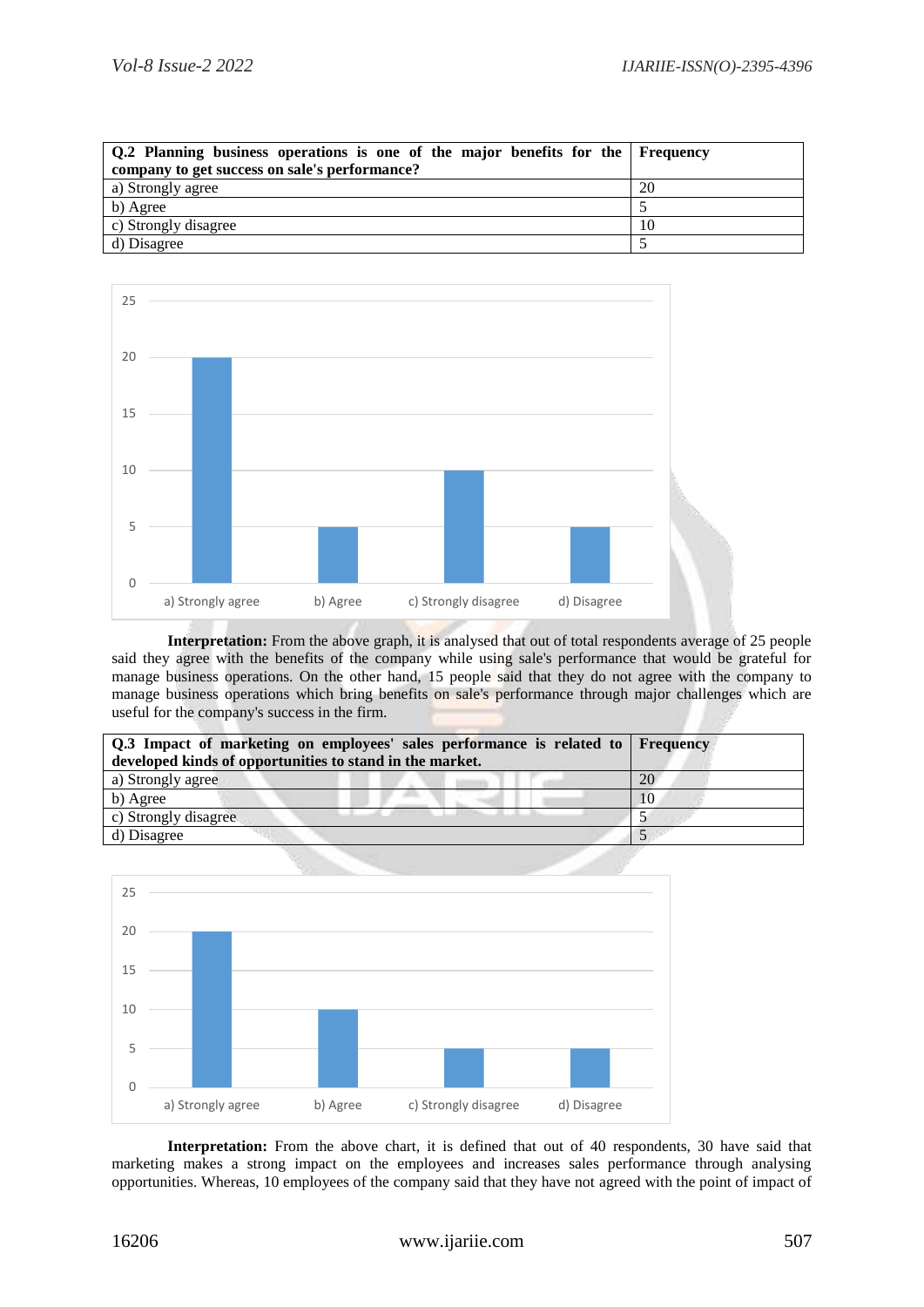marketing on the performance of the company in the more effective and applicable way for doing complete analysis.

| Q.4 Review the statement, Marketing tactics can identify the buying Frequency |    |
|-------------------------------------------------------------------------------|----|
| behavior of the company.                                                      |    |
| a) Strongly agree                                                             | 10 |
| b) Agree                                                                      | 20 |
| c) Strongly disagree                                                          |    |
| d) Disagree                                                                   |    |



**Interpretation:** Different marketing tactics are useful and identified for buying the behavior of the company more effectively. Out of 40 respondents, 30 said that they are using effective marketing tactics and help in identifying the behaviour in a more effective and applicable way. On the other hand, 10 respondents said that the term marketing did not require any kind of tactics for managing the behaviour of the company.

| Q.5 Managing the business account through social media platforms will be Frequency<br>one of the best strategies that are adopted Alibaba to develop its sales<br>strategies. |    |
|-------------------------------------------------------------------------------------------------------------------------------------------------------------------------------|----|
| a) Strongly agree                                                                                                                                                             | 14 |
| b) Agree                                                                                                                                                                      | 16 |
| c) Strongly disagree                                                                                                                                                          |    |
| d) Disagree                                                                                                                                                                   |    |

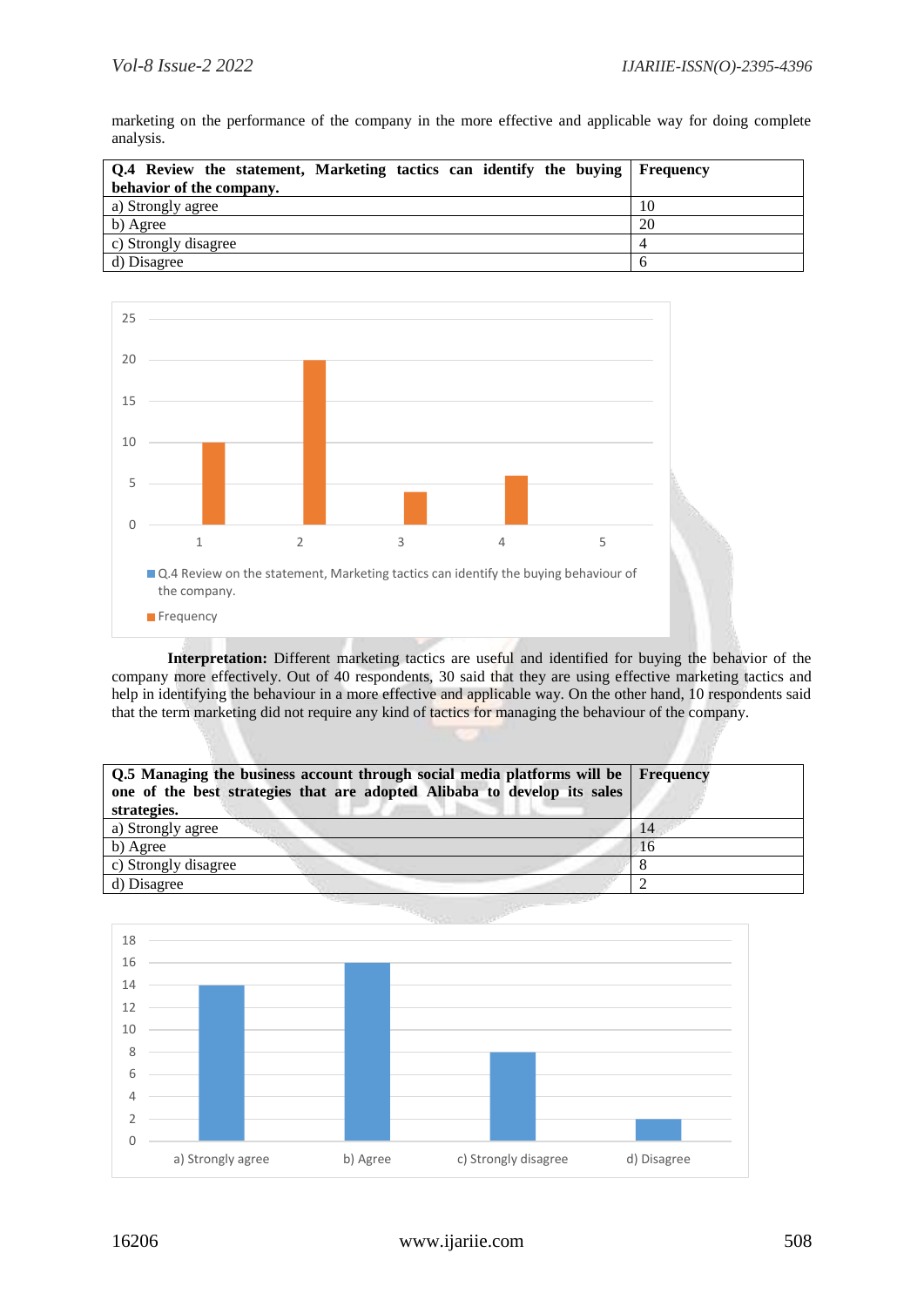**Interpretation:** In last, it can be said that out of 40 respondents 30 said that social media platforms provide a significant source and manage the strategy in a more effective and applicable way. It is further very important to analyse and gain the sales strategy in a more effective process. On the other hand, 10 said that social media platforms become not so effective a strategy that can increase the sales performance of the company.

#### Discussion and conclusion

The role of relationship is to manage marketing strategy and gain the firm performance which has been well considered as documented for analysing in manage research for make discussion. This is increasingly important for the companies to set effective marketing strategies as these will be related to high performance and growth in the market. There is the need to manage financial performance and sell the firm's goods and services to their customers and gain financial records. This research further helps in effectively moderating the sales, customer and management effect to gain homogeneity and gain competitive strategies through using appropriate product life cycle (Pardo, Pagani and Savinien, 2022). This increases the relationship and enhances the firm's performance in a more effective and applicable way of doing.

Based on this research, the resource-based view of the company is related to managing product, price and promotion to be considered effective applicable challenges. These overall findings and processing are useful to be conducted by various sources and manage the firm's growth in more applicable data sources. In this report, there are high findings that are based on the previous that would be conducted through various authors and manage firm's performance and make growth in the market (Prawira, et.al.,2022). There is the need for manage factors to well in more significant ways for contributing the individual performance factors. There is a need for future studies for empirically to be tested and research models by introducing the new variables.

#### **Limitation and future scope**

There is various kind of limitation that occurs which happened due to their limited time and resources. In the present study, the researcher use and process certain limitation that provides the roadmap for managing studies and achieving aims. The very first issue or limitation that occurs in the study was related to managing data from the primary respondents through UK respondents. It is further being applicable and being very difficult for analysing certain growth and development in difficult practices. The second issue is cross-sectional data and it has been used to manage generalization of the little processing methods. There is one of the different longitudinal data and manage better perspective to manage the stress to be considered perception. Another issue is associated with research focusing on the demographic character of the company (Rincon, et.al., 2022).

Whereas, the future scope for this project and chosen topic is to make corporate planning, using strategic business units and different functional strategies in the more effective application. The scope of the future to be considered as managing benefits and being more accountable data for using effective marketing plan (Saprudin, Dewi and Pratiwi, 2022). For the future of the company, it would be grateful for them to encourage systematic evaluation and enhance the development through performance standards of the company. With the use of this research, an investigator completes the study and strengthen the objective and gain effective policies through sudden development challenges.

#### References

#### Books & Journals

Akın Ateş, M., Suurmond, R., Luzzini, D. and Krause, D., 2022. Order from chaos: A meta‐analysis of supply chain complexity and firm performance. *Journal of Supply Chain Management*, 58(1), pp.3-30.

Daud, I., Nurjannah, D., Mohyi, A., Ambarwati, T., Cahyono, Y., Haryoko, A., Handoko, A., Putra, R., Wijoyo, H., Ari-yanto, A. and Jihadi, M., 2022. The effect of digital marketing, digital finance and digital payment on finance performance of indonesiansmes. *International Journal of Data and Network Science*, 6(1), pp.37-44.

Echeberria, A.L., 2022. The Impact of AI on Business, Economics and Innovation. *Artificial Intelligence for Business*, p.67.

Edwards, J., Miles, M.P., D'Alessandro, S. and Frost, M., 2022. Linking B2B sales performance to entrepreneurial self-efficacy, entrepreneurial selling actions. *Journal of Business Research*, 142, pp.585-593.

KIM, E., JUN, J. and HYUN, J.H., 2022. The Competencies of Sellers in e-Commerce and Innovative Sales Activities for Sales Performance. *Journal of Distribution Science*, *20*(1), pp.99-108.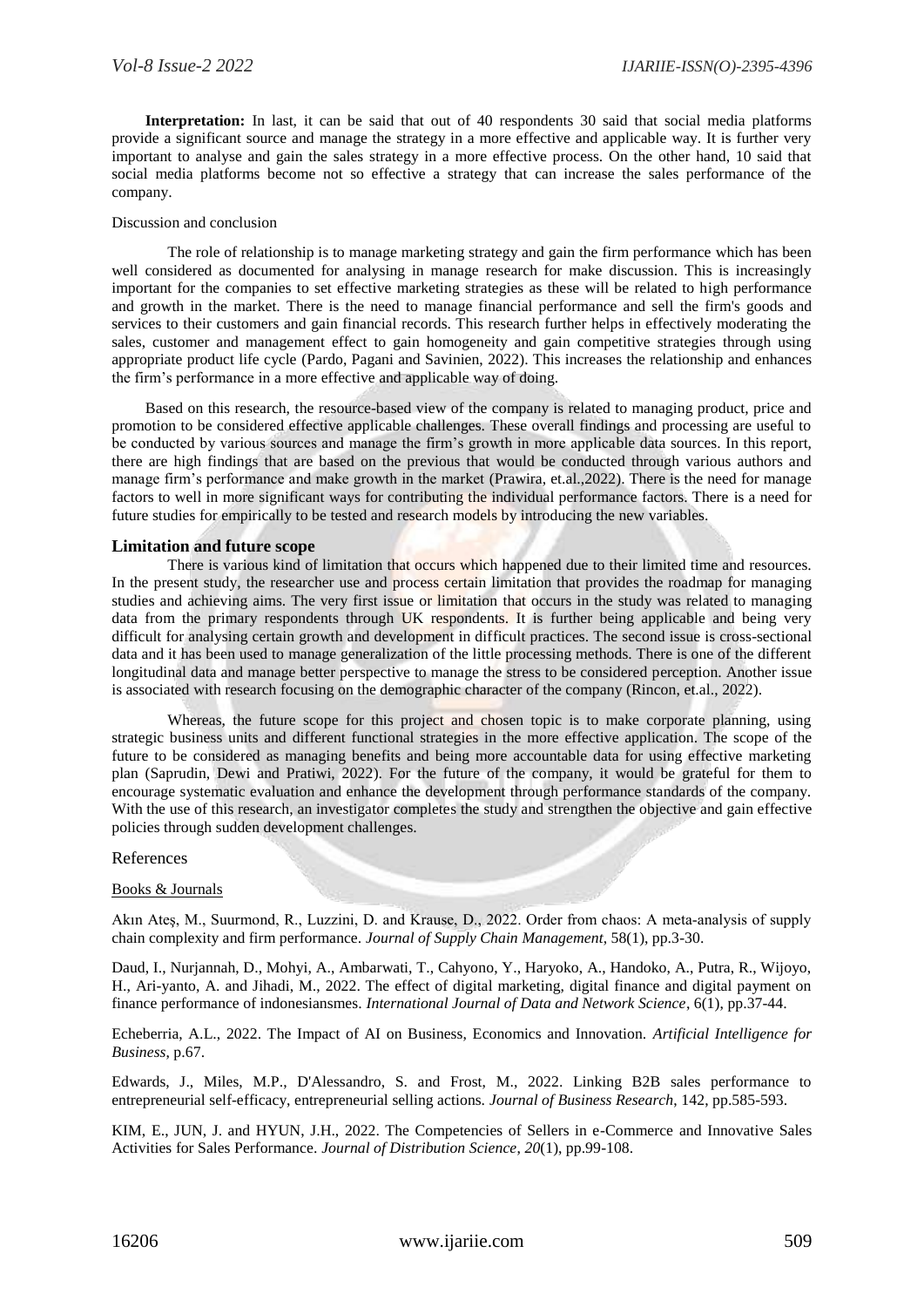Kusumawati, R.D., Oswari, T., Yusnitasari, T. and Dutt, H., 2022. Analysis of Marketing Mix and Website Performance on E-marketplace of Agricultural Products. In *ICT Analysis and Applications* (pp. 437-444). Springer, Singapore.

Li, T., 2022. Cigarette Data Marketing Methods Based on Big Data Analysis. In *International Conference on Cognitive based Information Processing and Applications (CIPA 2021)* (pp. 438-444). Springer, Singapore.

Ma, H., Reimold, A.E. and Ribisl, K.M., 2022. Trends in Cigarette Marketing Expenditures, 1975-2019: An Analysis of Federal Trade Commission Cigarette Reports. *Nicotine & Tobacco Research*.

MUDJIJAH, S., SURACHMAN, S., WIJAYANTI, R. and ANDARWATI, A., 2022. The Effect of Entrepreneurial Orientation and Talent Management on Business Performance of the Creative Industries in Indonesia. *The Journal of Asian Finance, Economics and Business*, 9(1), pp.105-119.

Oliva, F.L., Teberga, P.M.F., Testi, L.I.O., Kotabe, M., Del Giudice, M., Kelle, P. and Cunha, M.P., 2022. Risks and critical success factors in the internationalization of born global startups of industry 4.0: A social, environmental, economic, and institutional analysis. *Technological Forecasting and Social Change*, 175, p.121346.

Pardo, C., Pagani, M. and Savinien, J., 2022. The strategic role of social media in business-to-business contexts. *Industrial Marketing Management*, 101, pp.82-97.

Prawira, K.D., Bintoro, B.K., Hadis, R., Warseno, W. and Terah, Y.A., 2022. Analysis of Factors Affecting Customer Satisfaction at PT. OSO Gallery. *ADI Journal on Recent Innovation*, 3(2), pp.172-183.

Rincon, M.L.C., Diaz, M.L.A. and Puente, R.C., 2022. Is entrepreneurship enough to achieve superior performance in SMEs in emerging countries? Multiple mediation of market orientation and marketing capabilities. *Journal of Entrepreneurship in Emerging Economies*.

Saprudin, S., Dewi, S. and Pratiwi, T.H., 2022. Analysis of sales return and economic order quantity to assess turn of goods inventory. *International Journal of Informatics, Economics, Management and Science*, 1(1), pp.63-77.

Sung, H., 2022. Estimating the spatial impact of neighboring physical environments on retail sales. *Cities*, 123, p.103579.

# Online

- *How Marketing Impacts Sales Performance, 2022*. [Online]. Available through: [https://www.forbes.com/sites/gyro/2013/02/25/how-marketing-impacts-sales](https://www.forbes.com/sites/gyro/2013/02/25/how-marketing-impacts-sales-performance/?sh=3a83a1db14a8)[performance/?sh=3a83a1db14a8.](https://www.forbes.com/sites/gyro/2013/02/25/how-marketing-impacts-sales-performance/?sh=3a83a1db14a8) {Last accessed on  $12<sup>th</sup>$  march 2022}
- *Strategies to Improve Sales Performance, 2022*. [Online]. Available through: [https://www.highspot.com/blog/15-proven-strategies-to-improve-sales-performance/.](https://www.highspot.com/blog/15-proven-strategies-to-improve-sales-performance/) {Last accessed on  $12<sup>th</sup>$  march 2022}

*The Benefits of Marketing Your Business, 2022*. [Online]. Available through: [https://bigredcloud.com/benefits](https://bigredcloud.com/benefits-of-good-marketing/)[of-good-marketing/.](https://bigredcloud.com/benefits-of-good-marketing/) {Last accessed on  $12<sup>th</sup>$  march 2022}

#### Appendix

#### **Questionnaire**

**Q.1 Marketing directly affect the growth and sales performance of the company? a) Strongly agree b) Agree c) Strongly disagree d) Disagree Q.2 Planning business operations is one of the major benefit for the company to get success on sale's performance? a) Strongly agree b) Agree c) Strongly disagree d) Disagree Q.3 Impact of marketing on employee's sales performance is basically related to developed kind of opportunities to stand in market.**